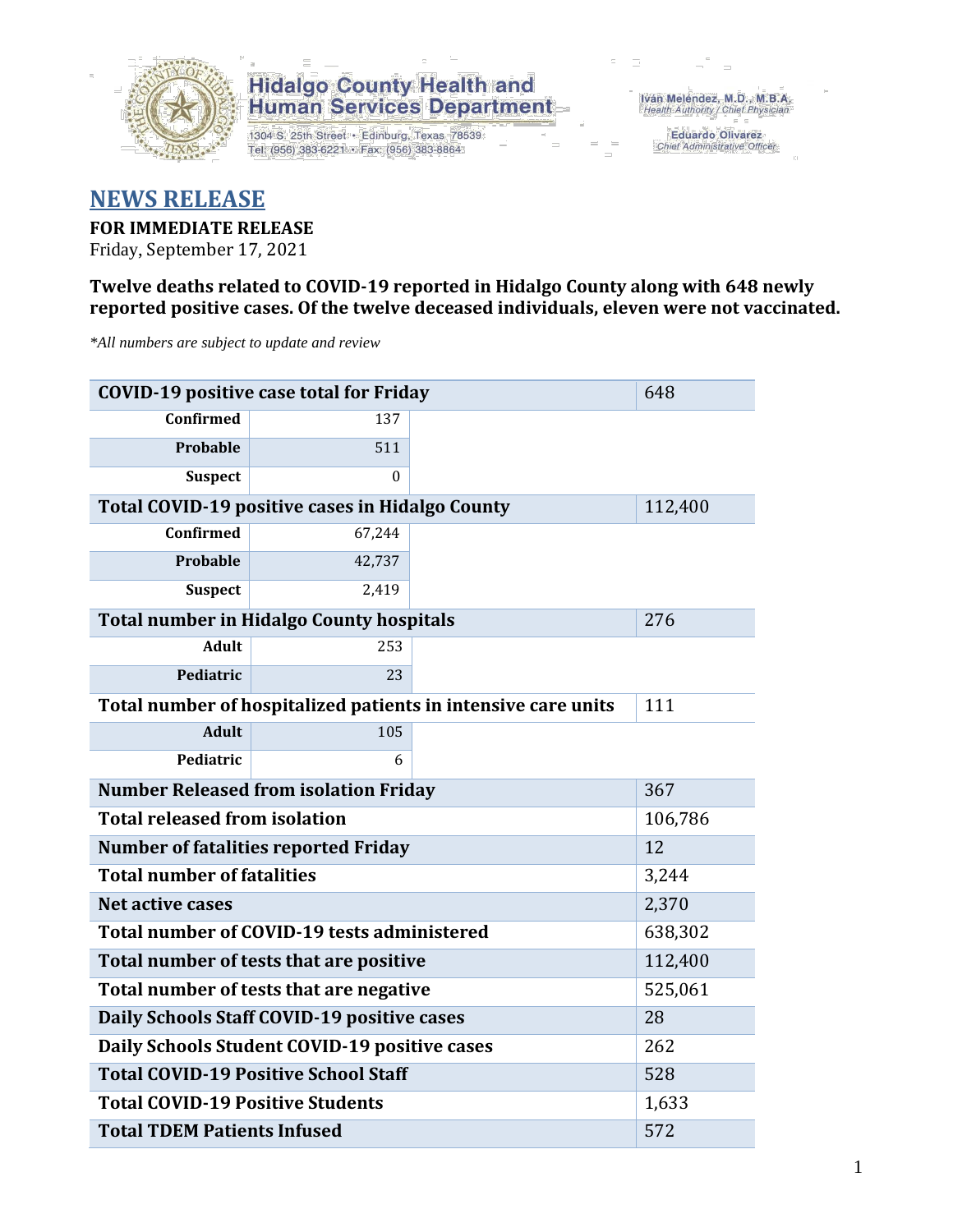

1304 S. 25th Street · Edinburg, Texas 78539 Tel: (956) 383-6221 · Fax: (956) 383-8864

Iván Meléndez, M.D., M.B.A. Health Authority / Chief Physician

**Eduardo Olivarez** Chief Administrative Officer

*Hidalgo County uses the case status definition provided by the Texas Department of State Health Service's 2020 Epi Case Criteria Guide revised November 2020.*

- *1. Confirmed: A person who has tested positive through a molecular or PCR (oral or nasal swabs) test that looks for the presence of the virus's genetic material.*
- *2. Probable: A person who meets presumptive laboratory evidence through detection of COVID-19 by antigen test in a respiratory specimen.*
- *3. Suspect: A person who meets supported laboratory evidence through detection of specific antibodies in serum, plasma, whole body, and no prior history of being confirmed or probable case.*

*For more information of case status definition for COVID-19, please refer to:*

<https://www.dshs.state.tx.us/IDCU/investigation/epi-case-criteria-guide/2020-Epi-Case-Criteria-Guide.pdf>

|                | <b>Age Range</b> | <b>Gender</b> | <b>City</b> |  |  |
|----------------|------------------|---------------|-------------|--|--|
| 1              | 40s              | Male          | Undisclosed |  |  |
| $\overline{2}$ | 50s              | Female        | Edinburg    |  |  |
| 3              | 40s              | Female        | Undisclosed |  |  |
| 4              | 60s              | Female        | McAllen     |  |  |
| 5              | $70+$            | Male          | McAllen     |  |  |
| 6              | 40s              | Male          | Mission     |  |  |
| 7              | 50s              | Female        | Mission     |  |  |
| 8              | 70+              | Female        | Mission     |  |  |
| 9              | 50s              | Male          | Pharr       |  |  |
| 10             | 50s              | Male          | San Juan    |  |  |
| 11             | 60s              | Female        | Weslaco     |  |  |
| 12             | 70+              | Male          | Weslaco     |  |  |

#### The deaths include: The deaths include: Case Breakdown by Age Group:

| <b>Age Range</b> | <b>Number of Cases</b> |
|------------------|------------------------|
| $0 - 11$         | 271                    |
| 12-19            | 128                    |
| 20s              | 61                     |
| 30 <sub>s</sub>  | 68                     |
| 40s              | 47                     |
| 50s              | 42                     |
| 60s              | 18                     |
| $70+$            | 13                     |
| Total:           | 648                    |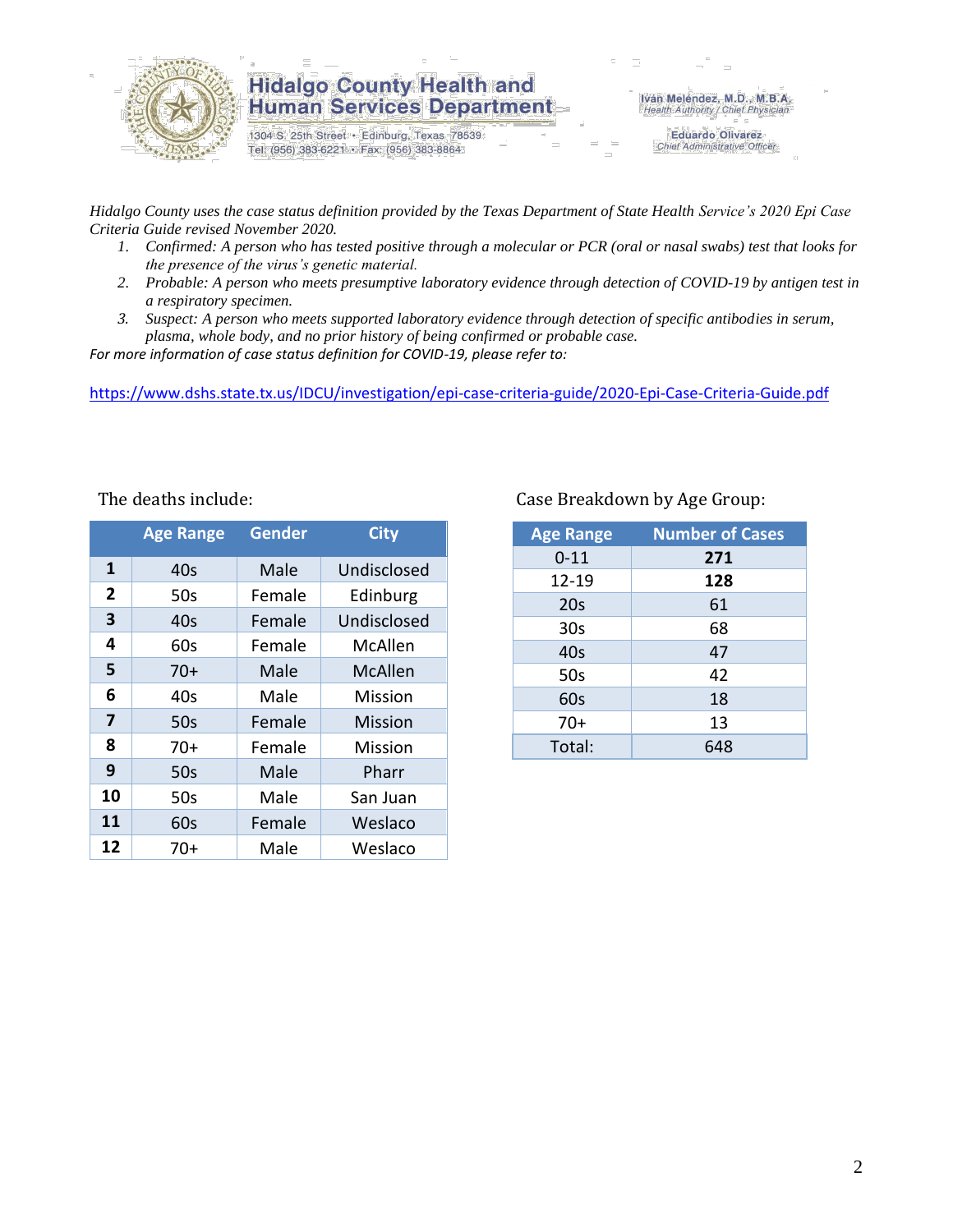

1304 S. 25th Street • Edinburg, Texas 78539<br>Tel: (956) 383-6221 • Fax: (956) 383-8864

Iván Meléndez, M.D., M.B.A.<br>Health Authority / Chief Physician

Eduardo Olivarez<br>Chief Administrative Officer

#### Friday, September 17, 2021 positive cases include:

|                | <b>Age Range</b> | Gender    | <b>City</b> |     | <b>Age Range</b> | Gender    | <b>City</b> |
|----------------|------------------|-----------|-------------|-----|------------------|-----------|-------------|
| $\mathbf{1}$   | $0 - 19$         | F         | Alamo       | 325 | $0 - 19$         | F         | Mission     |
| 2              | $0 - 19$         | F         | Alamo       | 326 | $0 - 19$         | M         | Mission     |
| 3              | $0 - 19$         | M         | Alamo       | 327 | $0 - 19$         | F         | Mission     |
| 4              | $0 - 19$         | F         | Alamo       | 328 | $0 - 19$         | F         | Mission     |
| 5              | $0 - 19$         | M         | Alamo       | 329 | $0 - 19$         | M         | Mission     |
| 6              | $0 - 19$         | F         | Alamo       | 330 | $0 - 19$         | F         | Mission     |
| $\overline{7}$ | $0 - 19$         | F         | Alamo       | 331 | $0 - 19$         | M         | Mission     |
| 8              | $0 - 19$         | F         | Alamo       | 332 | $0 - 19$         | M         | Mission     |
| 9              | $0 - 19$         | M         | Alamo       | 333 | $0 - 19$         | F         | Mission     |
| 10             | $0 - 19$         | M         | Alamo       | 334 | $0 - 19$         | F         | Mission     |
| 11             | $0 - 19$         | ${\sf M}$ | Alamo       | 335 | $0 - 19$         | F         | Mission     |
| 12             | $0 - 19$         | F         | Alamo       | 336 | $0 - 19$         | M         | Mission     |
| 13             | $0 - 19$         | F         | Alamo       | 337 | $0 - 19$         | M         | Mission     |
| 14             | $0 - 19$         | M         | Alamo       | 338 | $0 - 19$         | M         | Mission     |
| 15             | $0 - 19$         | F         | Alamo       | 339 | $0 - 19$         | M         | Mission     |
| 16             | $0 - 19$         | M         | Alamo       | 340 | $0 - 19$         | M         | Mission     |
| 17             | $0 - 19$         | F         | Alamo       | 341 | $0 - 19$         | F         | Mission     |
| 18             | $0 - 19$         | M         | Alamo       | 342 | $0 - 19$         | F         | Mission     |
| 19             | $0 - 19$         | F         | Alamo       | 343 | $0 - 19$         | M         | Mission     |
| 20             | $0 - 19$         | F         | Alamo       | 344 | $0 - 19$         | M         | Mission     |
| 21             | $0 - 19$         | F         | Alamo       | 345 | $0 - 19$         | F         | Mission     |
| 22             | $0 - 19$         | M         | Alamo       | 346 | $0 - 19$         | M         | Mission     |
| 23             | $0 - 19$         | F         | Alamo       | 347 | $0 - 19$         | F         | Mission     |
| 24             | $0 - 19$         | M         | Alamo       | 348 | $0 - 19$         | M         | Mission     |
| 25             | $0 - 19$         | ${\sf M}$ | Alamo       | 349 | $0 - 19$         | F         | Mission     |
| 26             | $0 - 19$         | F         | Alamo       | 350 | $0 - 19$         | M         | Mission     |
| 27             | 20s              | F         | Alamo       | 351 | $0 - 19$         | M         | Mission     |
| 28             | 20s              | F         | Alamo       | 352 | $0 - 19$         | F         | Mission     |
| 29             | 20s              | F         | Alamo       | 353 | $0 - 19$         | M         | Mission     |
| 30             | 30 <sub>s</sub>  | F.        | Alamo       | 354 | $0 - 19$         | F         | Mission     |
| 31             | 30 <sub>s</sub>  | M         | Alamo       | 355 | 20s              | F         | Mission     |
| 32             | 30s              | M         | Alamo       | 356 | 20s              | F         | Mission     |
| 33             | 40s              | M         | Alamo       | 357 | 20s              | F         | Mission     |
| 34             | 40s              | F         | Alamo       | 358 | 20s              | F         | Mission     |
| 35             | 50s              | M         | Alamo       | 359 | 20s              | ${\sf M}$ | Mission     |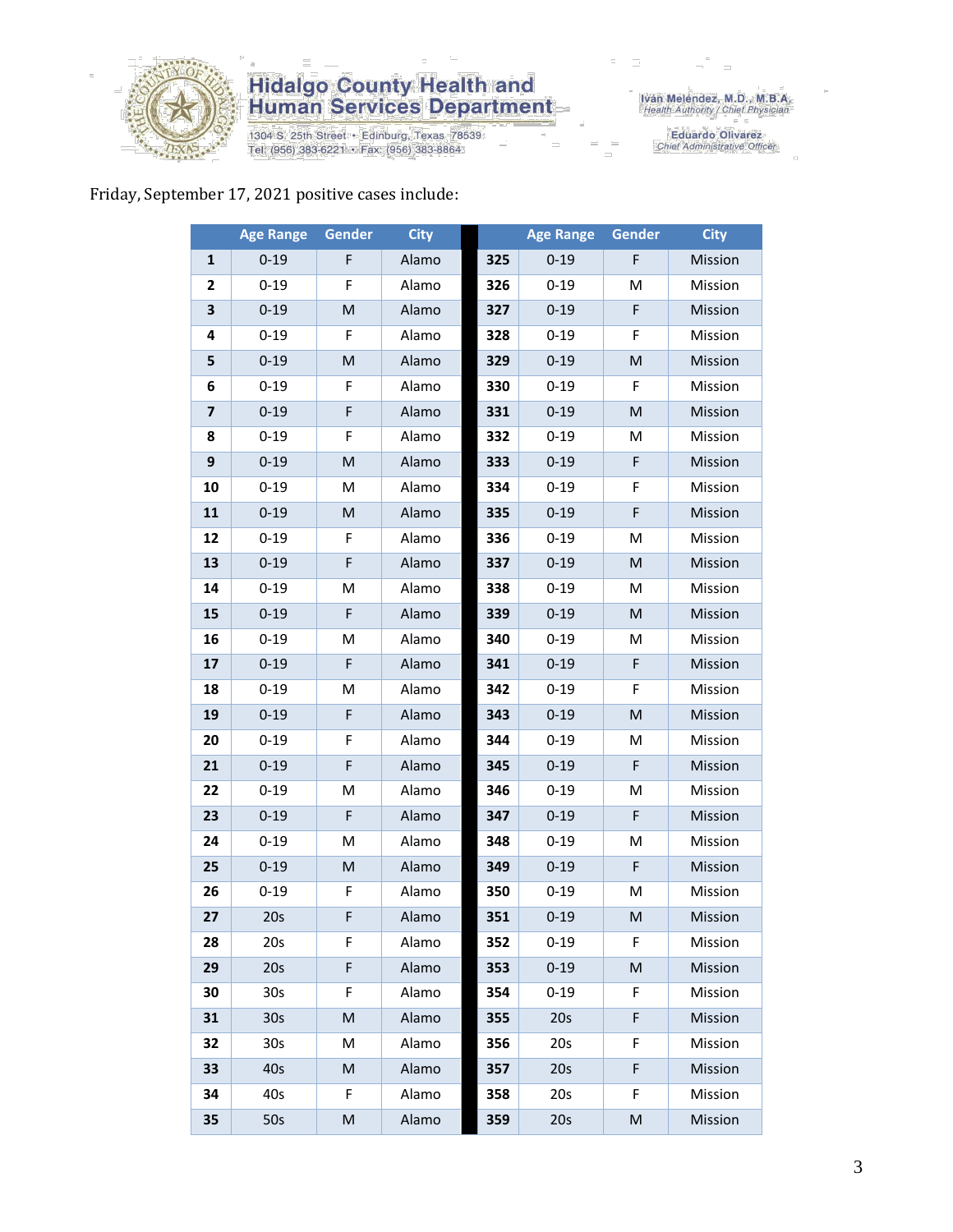

1304 S. 25th Street • Edinburg, Texas 78539<br>Tel: (956) 383-6221 • Fax: (956) 383-8864

Iván Meléndez, M.D., M.B.A.<br>Health Authority / Chief Physician

| 36 | 50s             | F                                                                                                          | Alamo | 360 | 20s             | F | Mission        |
|----|-----------------|------------------------------------------------------------------------------------------------------------|-------|-----|-----------------|---|----------------|
| 37 | $0 - 19$        | M                                                                                                          | Alton | 361 | 20s             | M | Mission        |
| 38 | $0 - 19$        | M                                                                                                          | Alton | 362 | 20s             | M | Mission        |
| 39 | $0 - 19$        | F                                                                                                          | Alton | 363 | 20s             | M | Mission        |
| 40 | $0 - 19$        | M                                                                                                          | Alton | 364 | 20s             | M | Mission        |
| 41 | $0 - 19$        | $\mathsf F$                                                                                                | Alton | 365 | 20s             | M | Mission        |
| 42 | $0 - 19$        | F                                                                                                          | Alton | 366 | 20s             | M | Mission        |
| 43 | $0 - 19$        | M                                                                                                          | Alton | 367 | 20s             | F | Mission        |
| 44 | $0 - 19$        | F                                                                                                          | Alton | 368 | 20s             | M | Mission        |
| 45 | $0 - 19$        | $\mathsf F$                                                                                                | Alton | 369 | 20s             | F | Mission        |
| 46 | $0 - 19$        | M                                                                                                          | Alton | 370 | 20s             | F | Mission        |
| 47 | 20s             | M                                                                                                          | Alton | 371 | 20s             | F | Mission        |
| 48 | 30 <sub>s</sub> | M                                                                                                          | Alton | 372 | 30 <sub>s</sub> | F | Mission        |
| 49 | 40s             | $\mathsf F$                                                                                                | Alton | 373 | 30 <sub>s</sub> | M | <b>Mission</b> |
| 50 | 50s             | M                                                                                                          | Alton | 374 | 30 <sub>s</sub> | M | Mission        |
| 51 | $70+$           | F                                                                                                          | Alton | 375 | 30 <sub>s</sub> | F | Mission        |
| 52 | $0 - 19$        | F                                                                                                          | Donna | 376 | 30 <sub>s</sub> | M | Mission        |
| 53 | $0 - 19$        | F                                                                                                          | Donna | 377 | 30 <sub>s</sub> | F | Mission        |
| 54 | $0 - 19$        | M                                                                                                          | Donna | 378 | 30 <sub>s</sub> | M | Mission        |
| 55 | $0 - 19$        | M                                                                                                          | Donna | 379 | 30 <sub>s</sub> | F | Mission        |
| 56 | $0 - 19$        | М                                                                                                          | Donna | 380 | 30 <sub>s</sub> | M | Mission        |
| 57 | $0 - 19$        | M                                                                                                          | Donna | 381 | 30 <sub>s</sub> | F | Mission        |
| 58 | $0 - 19$        | M                                                                                                          | Donna | 382 | 30 <sub>s</sub> | M | Mission        |
| 59 | $0 - 19$        | $\mathsf{M}% _{T}=\mathsf{M}_{T}\!\left( a,b\right) ,\ \mathsf{M}_{T}=\mathsf{M}_{T}\!\left( a,b\right) ,$ | Donna | 383 | 30 <sub>s</sub> | F | Mission        |
| 60 | $0 - 19$        | F                                                                                                          | Donna | 384 | 30 <sub>s</sub> | M | Mission        |
| 61 | $0 - 19$        | M                                                                                                          | Donna | 385 | 30 <sub>s</sub> | F | Mission        |
| 62 | $0 - 19$        | М                                                                                                          | Donna | 386 | 30 <sub>s</sub> | F | Mission        |
| 63 | $0 - 19$        | F                                                                                                          | Donna | 387 | 30s             | M | Mission        |
| 64 | $0 - 19$        | F.                                                                                                         | Donna | 388 | 30 <sub>s</sub> | F | Mission        |
| 65 | $0 - 19$        | M                                                                                                          | Donna | 389 | 40s             | F | Mission        |
| 66 | $0 - 19$        | F.                                                                                                         | Donna | 390 | 40s             | M | Mission        |
| 67 | $0 - 19$        | M                                                                                                          | Donna | 391 | 40s             | M | Mission        |
| 68 | $0 - 19$        | F                                                                                                          | Donna | 392 | 40s             | M | Mission        |
| 69 | $0 - 19$        | M                                                                                                          | Donna | 393 | 40s             | F | Mission        |
| 70 | $0 - 19$        | F                                                                                                          | Donna | 394 | 40s             | F | Mission        |
| 71 | $0 - 19$        | M                                                                                                          | Donna | 395 | 40s             | M | Mission        |
| 72 | $0 - 19$        | F                                                                                                          | Donna | 396 | 40s             | F | Mission        |
| 73 | $0 - 19$        | M                                                                                                          | Donna | 397 | 50s             | M | Mission        |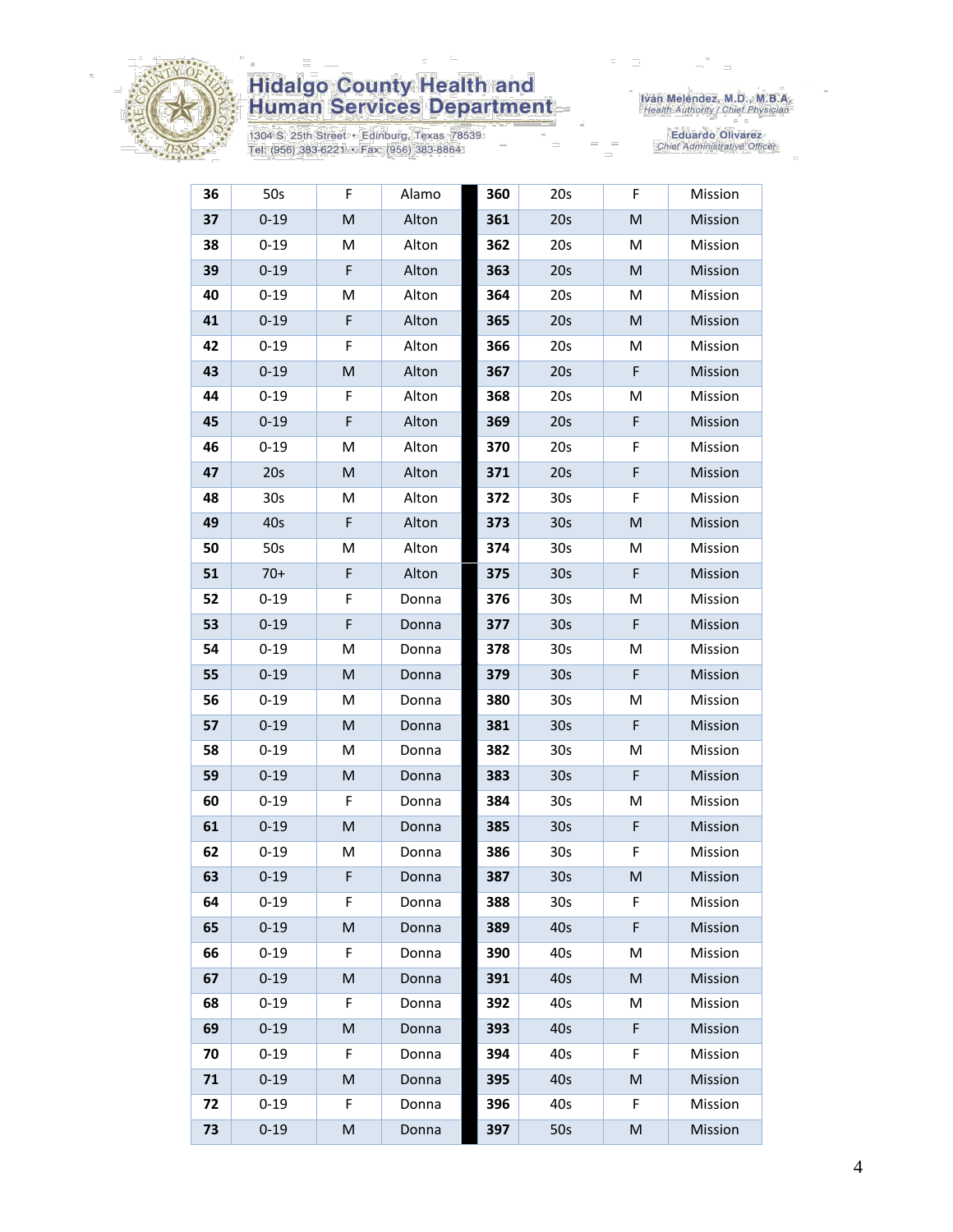

1304 S. 25th Street • Edinburg, Texas 78539<br>Tel: (956) 383-6221 • Fax: (956) 383-8864

Iván Meléndez, M.D., M.B.A.<br>Health Authority / Chief Physician

| 74  | $0 - 19$ | F                                                                                                          | Donna    | 398 | 50s      | M         | Mission |
|-----|----------|------------------------------------------------------------------------------------------------------------|----------|-----|----------|-----------|---------|
| 75  | $0 - 19$ | F                                                                                                          | Donna    | 399 | 50s      | F         | Mission |
| 76  | $0 - 19$ | M                                                                                                          | Donna    | 400 | 50s      | F         | Mission |
| 77  | $0 - 19$ | F                                                                                                          | Donna    | 401 | 50s      | F         | Mission |
| 78  | 40s      | M                                                                                                          | Donna    | 402 | 50s      | F         | Mission |
| 79  | 40s      | M                                                                                                          | Donna    | 403 | 50s      | F         | Mission |
| 80  | 40s      | М                                                                                                          | Donna    | 404 | 50s      | F         | Mission |
| 81  | 50s      | M                                                                                                          | Donna    | 405 | 50s      | F         | Mission |
| 82  | 50s      | F                                                                                                          | Donna    | 406 | 60s      | F         | Mission |
| 83  | 50s      | $\mathsf{M}% _{T}=\mathsf{M}_{T}\!\left( a,b\right) ,\ \mathsf{M}_{T}=\mathsf{M}_{T}\!\left( a,b\right) ,$ | Donna    | 407 | 60s      | F         | Mission |
| 84  | 50s      | F                                                                                                          | Donna    | 408 | 60s      | M         | Mission |
| 85  | 60s      | M                                                                                                          | Donna    | 409 | $70+$    | M         | Mission |
| 86  | 60s      | M                                                                                                          | Donna    | 410 | $70+$    | F         | Mission |
| 87  | $70+$    | M                                                                                                          | Donna    | 411 | $70+$    | F         | Mission |
| 88  | $0 - 19$ | M                                                                                                          | Edinburg | 412 | $70+$    | F         | Mission |
| 89  | $0 - 19$ | M                                                                                                          | Edinburg | 413 | $0 - 19$ | F         | Pharr   |
| 90  | $0 - 19$ | F                                                                                                          | Edinburg | 414 | $0 - 19$ | M         | Pharr   |
| 91  | $0 - 19$ | F                                                                                                          | Edinburg | 415 | $0 - 19$ | M         | Pharr   |
| 92  | $0 - 19$ | F                                                                                                          | Edinburg | 416 | $0 - 19$ | F         | Pharr   |
| 93  | $0 - 19$ | M                                                                                                          | Edinburg | 417 | $0 - 19$ | F         | Pharr   |
| 94  | $0 - 19$ | F                                                                                                          | Edinburg | 418 | $0 - 19$ | M         | Pharr   |
| 95  | $0 - 19$ | M                                                                                                          | Edinburg | 419 | $0 - 19$ | ${\sf M}$ | Pharr   |
| 96  | $0 - 19$ | M                                                                                                          | Edinburg | 420 | $0 - 19$ | F         | Pharr   |
| 97  | $0 - 19$ | M                                                                                                          | Edinburg | 421 | $0 - 19$ | ${\sf M}$ | Pharr   |
| 98  | $0 - 19$ | M                                                                                                          | Edinburg | 422 | $0 - 19$ | M         | Pharr   |
| 99  | $0 - 19$ | M                                                                                                          | Edinburg | 423 | $0 - 19$ | M         | Pharr   |
| 100 | $0 - 19$ | F                                                                                                          | Edinburg | 424 | $0 - 19$ | M         | Pharr   |
| 101 | $0 - 19$ | F                                                                                                          | Edinburg | 425 | $0 - 19$ | F         | Pharr   |
| 102 | $0 - 19$ | F                                                                                                          | Edinburg | 426 | $0 - 19$ | M         | Pharr   |
| 103 | $0 - 19$ | M                                                                                                          | Edinburg | 427 | $0 - 19$ | M         | Pharr   |
| 104 | $0 - 19$ | M                                                                                                          | Edinburg | 428 | $0 - 19$ | F         | Pharr   |
| 105 | $0 - 19$ | F                                                                                                          | Edinburg | 429 | $0 - 19$ | M         | Pharr   |
| 106 | $0 - 19$ | M                                                                                                          | Edinburg | 430 | $0 - 19$ | M         | Pharr   |
| 107 | $0 - 19$ | M                                                                                                          | Edinburg | 431 | $0 - 19$ | M         | Pharr   |
| 108 | $0 - 19$ | F                                                                                                          | Edinburg | 432 | $0 - 19$ | M         | Pharr   |
| 109 | $0 - 19$ | M                                                                                                          | Edinburg | 433 | $0 - 19$ | F         | Pharr   |
| 110 | $0 - 19$ | Μ                                                                                                          | Edinburg | 434 | $0 - 19$ | F         | Pharr   |
| 111 | $0 - 19$ | M                                                                                                          | Edinburg | 435 | $0 - 19$ | ${\sf M}$ | Pharr   |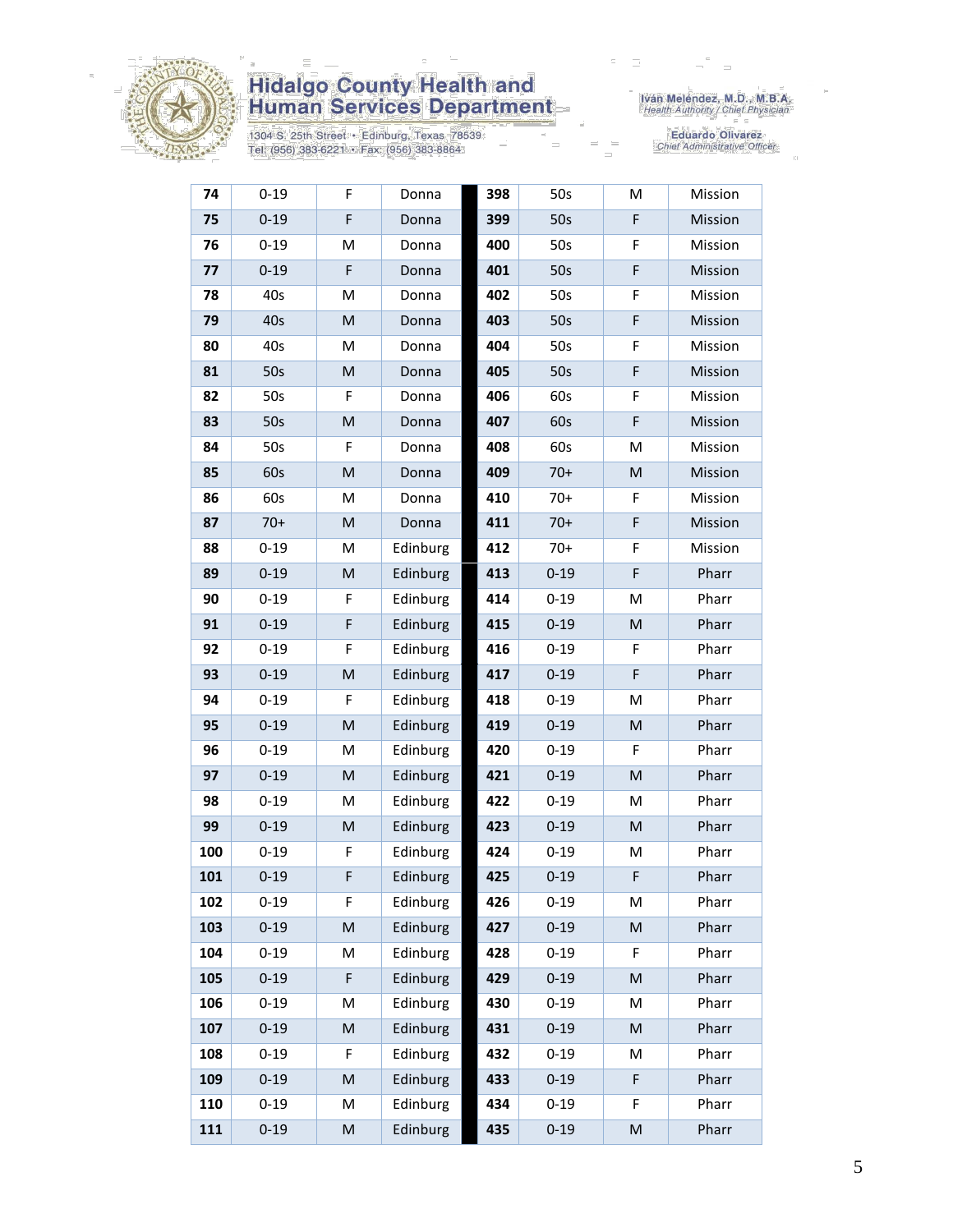

1304 S. 25th Street • Edinburg, Texas 78539<br>Tel: (956) 383-6221 • Fax: (956) 383-8864

Iván Meléndez, M.D., M.B.A.<br>Health Authority / Chief Physician

| 112 | $0 - 19$        | М           | Edinburg | 436 | $0 - 19$        | M         | Pharr    |
|-----|-----------------|-------------|----------|-----|-----------------|-----------|----------|
| 113 | $0 - 19$        | F           | Edinburg | 437 | $0 - 19$        | F         | Pharr    |
| 114 | $0 - 19$        | F           | Edinburg | 438 | $0 - 19$        | M         | Pharr    |
| 115 | $0 - 19$        | F           | Edinburg | 439 | $0 - 19$        | M         | Pharr    |
| 116 | 20s             | M           | Edinburg | 440 | $0 - 19$        | F         | Pharr    |
| 117 | 20s             | M           | Edinburg | 441 | $0 - 19$        | ${\sf M}$ | Pharr    |
| 118 | 20s             | Μ           | Edinburg | 442 | $0 - 19$        | F         | Pharr    |
| 119 | 20s             | M           | Edinburg | 443 | $0 - 19$        | ${\sf M}$ | Pharr    |
| 120 | 20s             | М           | Edinburg | 444 | $0 - 19$        | M         | Pharr    |
| 121 | 20s             | M           | Edinburg | 445 | $0 - 19$        | F         | Pharr    |
| 122 | 20s             | М           | Edinburg | 446 | $0 - 19$        | M         | Pharr    |
| 123 | 20s             | M           | Edinburg | 447 | $0 - 19$        | F         | Pharr    |
| 124 | 20s             | М           | Edinburg | 448 | $0 - 19$        | M         | Pharr    |
| 125 | 20s             | $\mathsf F$ | Edinburg | 449 | $0 - 19$        | ${\sf M}$ | Pharr    |
| 126 | 20s             | F           | Edinburg | 450 | $0 - 19$        | F         | Pharr    |
| 127 | 30s             | M           | Edinburg | 451 | $0 - 19$        | M         | Pharr    |
| 128 | 30s             | Μ           | Edinburg | 452 | $0 - 19$        | F         | Pharr    |
| 129 | 30 <sub>s</sub> | F           | Edinburg | 453 | $0 - 19$        | ${\sf M}$ | Pharr    |
| 130 | 30s             | M           | Edinburg | 454 | $0 - 19$        | F         | Pharr    |
| 131 | 30 <sub>s</sub> | M           | Edinburg | 455 | 20s             | F         | Pharr    |
| 132 | 30 <sub>s</sub> | Μ           | Edinburg | 456 | 20s             | F         | Pharr    |
| 133 | 30 <sub>s</sub> | M           | Edinburg | 457 | 20s             | ${\sf M}$ | Pharr    |
| 134 | 30 <sub>s</sub> | F           | Edinburg | 458 | 20s             | M         | Pharr    |
| 135 | 30s             | M           | Edinburg | 459 | 20s             | F         | Pharr    |
| 136 | 30s             | F           | Edinburg | 460 | 20s             | M         | Pharr    |
| 137 | 30s             | M           | Edinburg | 461 | 30s             | ${\sf M}$ | Pharr    |
| 138 | 30s             | F           | Edinburg | 462 | 30s             | F         | Pharr    |
| 139 | 30 <sub>s</sub> | M           | Edinburg | 463 | 30 <sub>s</sub> | F         | Pharr    |
| 140 | 30 <sub>s</sub> | М           | Edinburg | 464 | 40s             | F.        | Pharr    |
| 141 | 30 <sub>s</sub> | M           | Edinburg | 465 | 40s             | M         | Pharr    |
| 142 | 30s             | Μ           | Edinburg | 466 | 40s             | M         | Pharr    |
| 143 | 30 <sub>s</sub> | F           | Edinburg | 467 | 40s             | M         | Pharr    |
| 144 | 40s             | Μ           | Edinburg | 468 | 40s             | F         | Pharr    |
| 145 | 40s             | M           | Edinburg | 469 | 40s             | F         | Pharr    |
| 146 | 40s             | Μ           | Edinburg | 470 | 50s             | M         | Pharr    |
| 147 | 40s             | F           | Edinburg | 471 | 50s             | M         | Pharr    |
| 148 | 40s             | F           | Edinburg | 472 | $0 - 19$        | F         | San Juan |
| 149 | 40s             | F           | Edinburg | 473 | $0 - 19$        | M         | San Juan |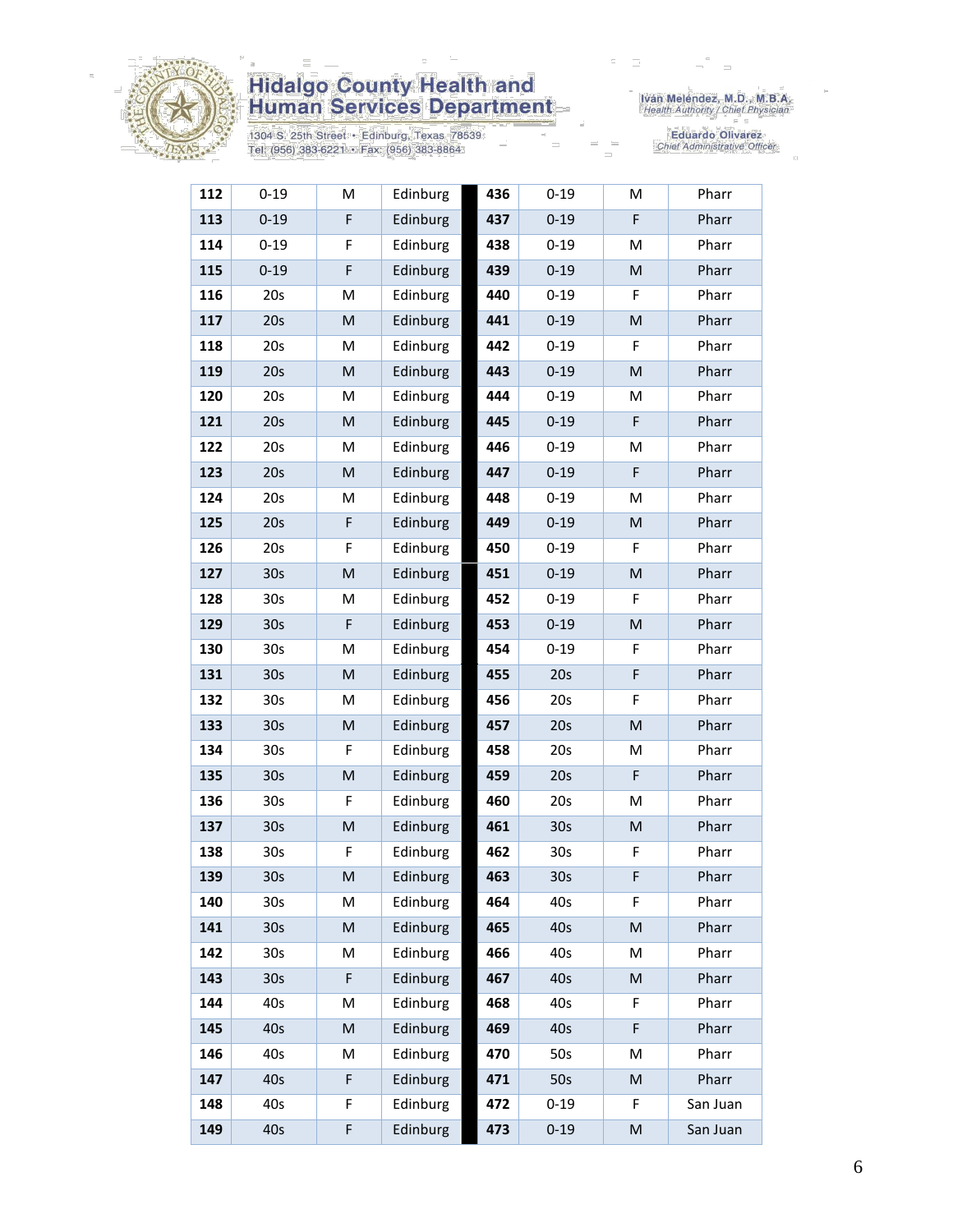

1304 S. 25th Street • Edinburg, Texas 78539<br>Tel: (956) 383-6221 • Fax: (956) 383-8864

Iván Meléndez, M.D., M.B.A.<br>Health Authority / Chief Physician

| 150 | 50s             | M | Edinburg | 474 | $0 - 19$        | M                                                                                                          | San Juan    |
|-----|-----------------|---|----------|-----|-----------------|------------------------------------------------------------------------------------------------------------|-------------|
| 151 | 50s             | M | Edinburg | 475 | $0 - 19$        | ${\sf M}$                                                                                                  | San Juan    |
| 152 | 50s             | М | Edinburg | 476 | $0 - 19$        | F                                                                                                          | San Juan    |
| 153 | 50s             | F | Edinburg | 477 | $0 - 19$        | F                                                                                                          | San Juan    |
| 154 | 50s             | M | Edinburg | 478 | $0 - 19$        | F                                                                                                          | San Juan    |
| 155 | 50s             | F | Edinburg | 479 | $0 - 19$        | F                                                                                                          | San Juan    |
| 156 | 50s             | F | Edinburg | 480 | $0 - 19$        | M                                                                                                          | San Juan    |
| 157 | 50s             | F | Edinburg | 481 | $0 - 19$        | M                                                                                                          | San Juan    |
| 158 | 60s             | F | Edinburg | 482 | $0 - 19$        | M                                                                                                          | San Juan    |
| 159 | 60s             | M | Edinburg | 483 | $0 - 19$        | M                                                                                                          | San Juan    |
| 160 | 60s             | F | Edinburg | 484 | $0 - 19$        | M                                                                                                          | San Juan    |
| 161 | 60s             | F | Edinburg | 485 | $0 - 19$        | M                                                                                                          | San Juan    |
| 162 | $70+$           | M | Edinburg | 486 | $0 - 19$        | F                                                                                                          | San Juan    |
| 163 | $0 - 19$        | M | Hidalgo  | 487 | $0 - 19$        | M                                                                                                          | San Juan    |
| 164 | $0 - 19$        | M | Hidalgo  | 488 | $0 - 19$        | M                                                                                                          | San Juan    |
| 165 | $0 - 19$        | F | Hidalgo  | 489 | $0 - 19$        | F                                                                                                          | San Juan    |
| 166 | $0 - 19$        | F | Hidalgo  | 490 | $0 - 19$        | M                                                                                                          | San Juan    |
| 167 | $0 - 19$        | M | Hidalgo  | 491 | $0 - 19$        | F                                                                                                          | San Juan    |
| 168 | $0 - 19$        | M | Hidalgo  | 492 | $0 - 19$        | M                                                                                                          | San Juan    |
| 169 | $0 - 19$        | F | Hidalgo  | 493 | $0 - 19$        | ${\sf M}$                                                                                                  | San Juan    |
| 170 | $0 - 19$        | M | Hidalgo  | 494 | $0 - 19$        | M                                                                                                          | San Juan    |
| 171 | 20s             | M | Hidalgo  | 495 | $0 - 19$        | F                                                                                                          | San Juan    |
| 172 | 30 <sub>s</sub> | M | Hidalgo  | 496 | 20s             | F                                                                                                          | San Juan    |
| 173 | $0 - 19$        | F | McAllen  | 497 | 20s             | M                                                                                                          | San Juan    |
| 174 | $0 - 19$        | М | McAllen  | 498 | 30 <sub>s</sub> | M                                                                                                          | San Juan    |
| 175 | $0 - 19$        | M | McAllen  | 499 | 40s             | F                                                                                                          | San Juan    |
| 176 | $0 - 19$        | M | McAllen  | 500 | 60s             | M                                                                                                          | San Juan    |
| 177 | $0 - 19$        | M | McAllen  | 501 | $0 - 19$        | M                                                                                                          | Undisclosed |
| 178 | $0 - 19$        | M | McAllen  | 502 | $0 - 19$        | F                                                                                                          | Undisclosed |
| 179 | $0 - 19$        | M | McAllen  | 503 | $0 - 19$        | F                                                                                                          | Undisclosed |
| 180 | $0 - 19$        | F | McAllen  | 504 | $0 - 19$        | M                                                                                                          | Undisclosed |
| 181 | $0 - 19$        | F | McAllen  | 505 | $0 - 19$        | M                                                                                                          | Undisclosed |
| 182 | $0 - 19$        | M | McAllen  | 506 | $0 - 19$        | M                                                                                                          | Undisclosed |
| 183 | $0 - 19$        | F | McAllen  | 507 | $0 - 19$        | M                                                                                                          | Undisclosed |
| 184 | $0 - 19$        | F | McAllen  | 508 | $0 - 19$        | F                                                                                                          | Undisclosed |
| 185 | $0 - 19$        | F | McAllen  | 509 | $0 - 19$        | $\mathsf{M}% _{T}=\mathsf{M}_{T}\!\left( a,b\right) ,\ \mathsf{M}_{T}=\mathsf{M}_{T}\!\left( a,b\right) ,$ | Undisclosed |
| 186 | $0 - 19$        | F | McAllen  | 510 | $0 - 19$        | F                                                                                                          | Undisclosed |
| 187 | $0 - 19$        | M | McAllen  | 511 | $0 - 19$        | F                                                                                                          | Undisclosed |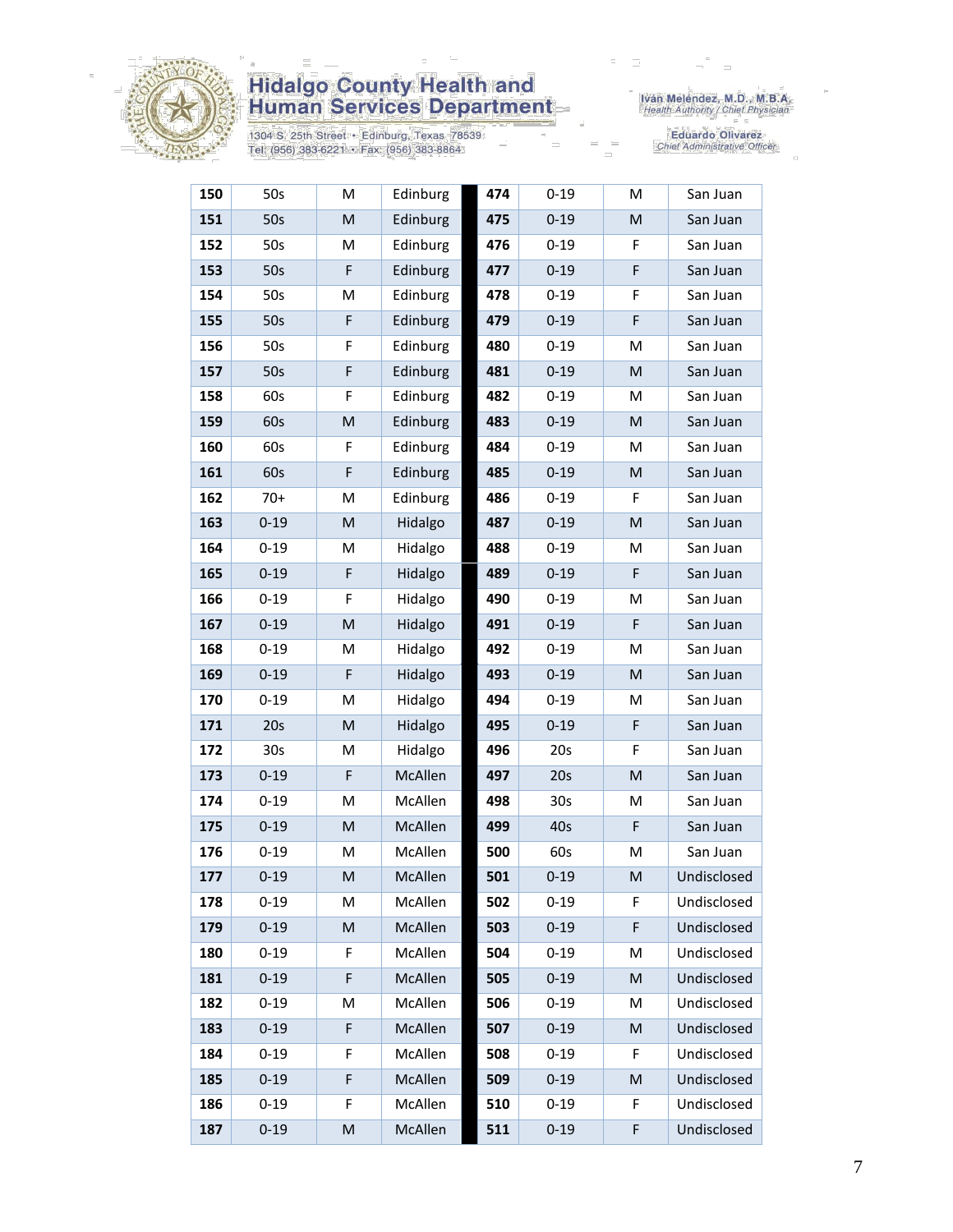

1304 S. 25th Street • Edinburg, Texas 78539<br>Tel: (956) 383-6221 • Fax: (956) 383-8864

Iván Meléndez, M.D., M.B.A.<br>Health Authority / Chief Physician

| 188 | $0 - 19$        | F           | McAllen | 512 | $0 - 19$        | F.        | Undisclosed |
|-----|-----------------|-------------|---------|-----|-----------------|-----------|-------------|
| 189 | $0 - 19$        | M           | McAllen | 513 | $0 - 19$        | M         | Undisclosed |
| 190 | $0 - 19$        | M           | McAllen | 514 | $0 - 19$        | M         | Undisclosed |
| 191 | $0 - 19$        | F           | McAllen | 515 | $0 - 19$        | M         | Undisclosed |
| 192 | $0 - 19$        | M           | McAllen | 516 | $0 - 19$        | F         | Undisclosed |
| 193 | $0 - 19$        | M           | McAllen | 517 | $0 - 19$        | M         | Undisclosed |
| 194 | $0 - 19$        | м           | McAllen | 518 | $0 - 19$        | М         | Undisclosed |
| 195 | $0 - 19$        | F           | McAllen | 519 | $0 - 19$        | M         | Undisclosed |
| 196 | $0 - 19$        | M           | McAllen | 520 | $0 - 19$        | M         | Undisclosed |
| 197 | $0 - 19$        | F           | McAllen | 521 | $0 - 19$        | M         | Undisclosed |
| 198 | $0 - 19$        | M           | McAllen | 522 | $0 - 19$        | F         | Undisclosed |
| 199 | $0 - 19$        | M           | McAllen | 523 | $0 - 19$        | F         | Undisclosed |
| 200 | $0 - 19$        | F           | McAllen | 524 | $0 - 19$        | M         | Undisclosed |
| 201 | $0 - 19$        | F           | McAllen | 525 | $0 - 19$        | F         | Undisclosed |
| 202 | $0 - 19$        | F           | McAllen | 526 | $0 - 19$        | F         | Undisclosed |
| 203 | $0 - 19$        | M           | McAllen | 527 | $0 - 19$        | F         | Undisclosed |
| 204 | $0 - 19$        | F           | McAllen | 528 | $0 - 19$        | F         | Undisclosed |
| 205 | $0 - 19$        | F           | McAllen | 529 | $0 - 19$        | F         | Undisclosed |
| 206 | $0 - 19$        | F           | McAllen | 530 | $0 - 19$        | F         | Undisclosed |
| 207 | $0 - 19$        | F           | McAllen | 531 | $0 - 19$        | M         | Undisclosed |
| 208 | $0 - 19$        | м           | McAllen | 532 | $0 - 19$        | F         | Undisclosed |
| 209 | $0 - 19$        | M           | McAllen | 533 | $0 - 19$        | M         | Undisclosed |
| 210 | $0 - 19$        | F           | McAllen | 534 | $0 - 19$        | F         | Undisclosed |
| 211 | $0 - 19$        | F           | McAllen | 535 | $0 - 19$        | M         | Undisclosed |
| 212 | $0 - 19$        | F           | McAllen | 536 | $0 - 19$        | F         | Undisclosed |
| 213 | $0 - 19$        | $\mathsf F$ | McAllen | 537 | $0 - 19$        | M         | Undisclosed |
| 214 | 20s             | M           | McAllen | 538 | $0 - 19$        | F         | Undisclosed |
| 215 | 20s             | M           | McAllen | 539 | $0 - 19$        | M         | Undisclosed |
| 216 | 20s             | М           | McAllen | 540 | $0 - 19$        | F         | Undisclosed |
| 217 | 20s             | F           | McAllen | 541 | $0 - 19$        | F         | Undisclosed |
| 218 | 20s             | M           | McAllen | 542 | $0 - 19$        | F         | Undisclosed |
| 219 | 20s             | M           | McAllen | 543 | $0 - 19$        | F         | Undisclosed |
| 220 | 20s             | F           | McAllen | 544 | $0 - 19$        | F         | Undisclosed |
| 221 | 20s             | F           | McAllen | 545 | 20s             | M         | Undisclosed |
| 222 | 30 <sub>s</sub> | М           | McAllen | 546 | 30 <sub>s</sub> | F         | Undisclosed |
| 223 | 30 <sub>s</sub> | F           | McAllen | 547 | 30 <sub>s</sub> | M         | Undisclosed |
| 224 | 30 <sub>s</sub> | F           | McAllen | 548 | 30 <sub>s</sub> | M         | Undisclosed |
| 225 | 30s             | F           | McAllen | 549 | 30s             | ${\sf M}$ | Undisclosed |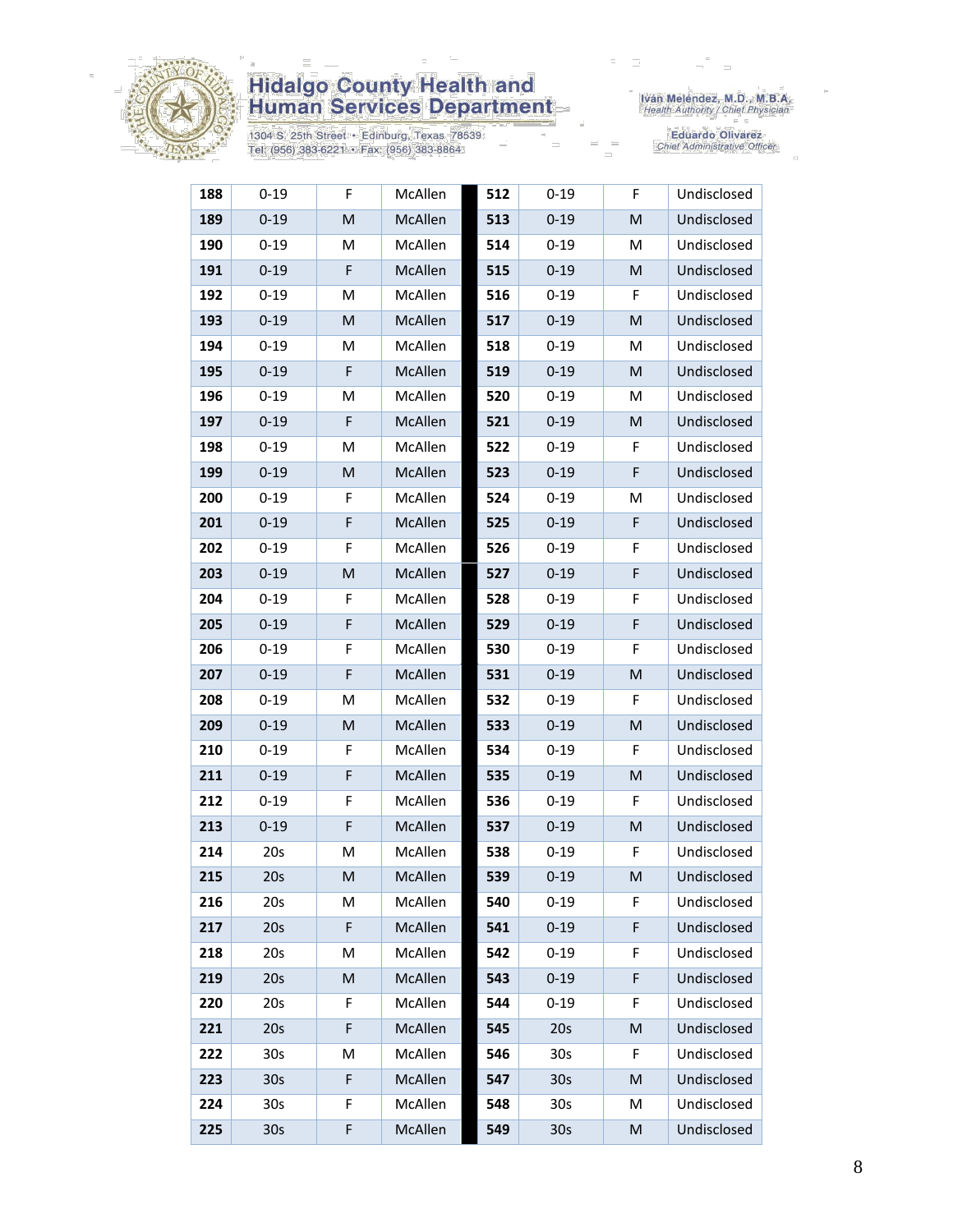

1304 S. 25th Street • Edinburg, Texas 78539<br>Tel: (956) 383-6221 • Fax: (956) 383-8864

Iván Meléndez, M.D., M.B.A.<br>Health Authority / Chief Physician

| 226 | 30s             | F | McAllen  | 550 | 30 <sub>s</sub> | M         | Undisclosed |
|-----|-----------------|---|----------|-----|-----------------|-----------|-------------|
| 227 | 30 <sub>s</sub> | F | McAllen  | 551 | 40s             | F         | Undisclosed |
| 228 | 30s             | F | McAllen  | 552 | 40s             | F         | Undisclosed |
| 229 | 40s             | M | McAllen  | 553 | 40s             | F         | Undisclosed |
| 230 | 40s             | M | McAllen  | 554 | 50s             | F         | Undisclosed |
| 231 | 40s             | F | McAllen  | 555 | 60s             | F         | Undisclosed |
| 232 | 40s             | Μ | McAllen  | 556 | $70+$           | F         | Undisclosed |
| 233 | 40s             | F | McAllen  | 557 | $0 - 19$        | ${\sf M}$ | Weslaco     |
| 234 | 40s             | F | McAllen  | 558 | $0 - 19$        | F         | Weslaco     |
| 235 | 40s             | F | McAllen  | 559 | $0 - 19$        | M         | Weslaco     |
| 236 | 50s             | F | McAllen  | 560 | $0 - 19$        | M         | Weslaco     |
| 237 | 50s             | F | McAllen  | 561 | $0 - 19$        | M         | Weslaco     |
| 238 | 50s             | F | McAllen  | 562 | $0 - 19$        | M         | Weslaco     |
| 239 | 50s             | F | McAllen  | 563 | $0 - 19$        | M         | Weslaco     |
| 240 | 50s             | F | McAllen  | 564 | $0 - 19$        | M         | Weslaco     |
| 241 | 50s             | M | McAllen  | 565 | $0 - 19$        | F         | Weslaco     |
| 242 | 60s             | F | McAllen  | 566 | $0 - 19$        | F         | Weslaco     |
| 243 | 60s             | F | McAllen  | 567 | $0 - 19$        | F         | Weslaco     |
| 244 | 60s             | M | McAllen  | 568 | $0 - 19$        | M         | Weslaco     |
| 245 | $70+$           | M | McAllen  | 569 | $0 - 19$        | F         | Weslaco     |
| 246 | $70+$           | М | McAllen  | 570 | $0 - 19$        | M         | Weslaco     |
| 247 | $0 - 19$        | M | Mercedes | 571 | $0 - 19$        | F         | Weslaco     |
| 248 | $0 - 19$        | M | Mercedes | 572 | $0 - 19$        | F         | Weslaco     |
| 249 | $0 - 19$        | M | Mercedes | 573 | $0 - 19$        | F         | Weslaco     |
| 250 | $0 - 19$        | F | Mercedes | 574 | $0 - 19$        | F         | Weslaco     |
| 251 | $0 - 19$        | M | Mercedes | 575 | $0 - 19$        | F         | Weslaco     |
| 252 | $0 - 19$        | F | Mercedes | 576 | $0 - 19$        | F         | Weslaco     |
| 253 | $0 - 19$        | M | Mercedes | 577 | $0 - 19$        | F         | Weslaco     |
| 254 | $0 - 19$        | F | Mercedes | 578 | $0 - 19$        | F         | Weslaco     |
| 255 | $0 - 19$        | M | Mercedes | 579 | $0 - 19$        | M         | Weslaco     |
| 256 | $0 - 19$        | М | Mercedes | 580 | $0 - 19$        | F         | Weslaco     |
| 257 | $0 - 19$        | F | Mercedes | 581 | $0 - 19$        | F         | Weslaco     |
| 258 | $0 - 19$        | F | Mercedes | 582 | $0 - 19$        | F         | Weslaco     |
| 259 | $0 - 19$        | F | Mercedes | 583 | $0 - 19$        | F         | Weslaco     |
| 260 | $0 - 19$        | M | Mercedes | 584 | $0 - 19$        | F         | Weslaco     |
| 261 | $0 - 19$        | M | Mercedes | 585 | $0 - 19$        | F         | Weslaco     |
| 262 | $0 - 19$        | F | Mercedes | 586 | $0 - 19$        | M         | Weslaco     |
| 263 | $0 - 19$        | F | Mercedes | 587 | $0 - 19$        | M         | Weslaco     |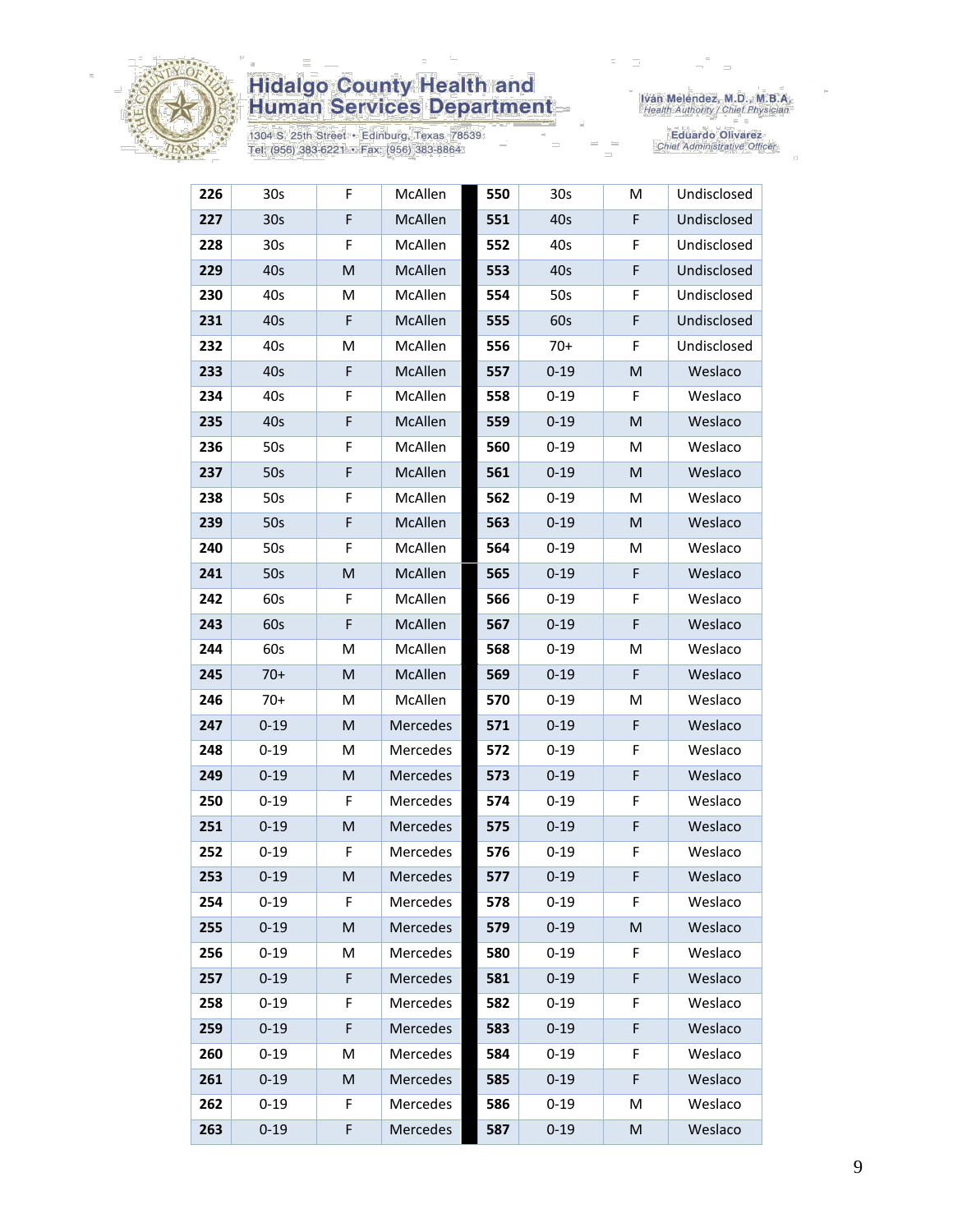

1304 S. 25th Street • Edinburg, Texas 78539<br>Tel: (956) 383-6221 • Fax: (956) 383-8864

Iván Meléndez, M.D., M.B.A.<br>Health Authority / Chief Physician

| 264 | $0 - 19$        | M                                                                                                          | Mercedes | 588 | $0 - 19$        | F                                                                                                          | Weslaco |
|-----|-----------------|------------------------------------------------------------------------------------------------------------|----------|-----|-----------------|------------------------------------------------------------------------------------------------------------|---------|
| 265 | $0 - 19$        | M                                                                                                          | Mercedes | 589 | $0 - 19$        | F                                                                                                          | Weslaco |
| 266 | $0 - 19$        | M                                                                                                          | Mercedes | 590 | $0 - 19$        | M                                                                                                          | Weslaco |
| 267 | $0 - 19$        | F                                                                                                          | Mercedes | 591 | $0 - 19$        | M                                                                                                          | Weslaco |
| 268 | $0 - 19$        | F                                                                                                          | Mercedes | 592 | $0 - 19$        | F                                                                                                          | Weslaco |
| 269 | $0 - 19$        | $\mathsf F$                                                                                                | Mercedes | 593 | $0 - 19$        | M                                                                                                          | Weslaco |
| 270 | $0 - 19$        | M                                                                                                          | Mercedes | 594 | $0 - 19$        | F                                                                                                          | Weslaco |
| 271 | $0 - 19$        | M                                                                                                          | Mercedes | 595 | $0 - 19$        | F                                                                                                          | Weslaco |
| 272 | $0 - 19$        | F                                                                                                          | Mercedes | 596 | $0 - 19$        | M                                                                                                          | Weslaco |
| 273 | $0 - 19$        | $\mathsf{M}% _{T}=\mathsf{M}_{T}\!\left( a,b\right) ,\ \mathsf{M}_{T}=\mathsf{M}_{T}\!\left( a,b\right) ,$ | Mercedes | 597 | $0 - 19$        | F                                                                                                          | Weslaco |
| 274 | $0 - 19$        | F                                                                                                          | Mercedes | 598 | $0 - 19$        | F                                                                                                          | Weslaco |
| 275 | $0 - 19$        | M                                                                                                          | Mercedes | 599 | $0 - 19$        | M                                                                                                          | Weslaco |
| 276 | $0 - 19$        | F                                                                                                          | Mercedes | 600 | $0 - 19$        | F                                                                                                          | Weslaco |
| 277 | $0 - 19$        | $\mathsf F$                                                                                                | Mercedes | 601 | $0 - 19$        | F                                                                                                          | Weslaco |
| 278 | $0 - 19$        | F                                                                                                          | Mercedes | 602 | $0 - 19$        | F                                                                                                          | Weslaco |
| 279 | $0 - 19$        | M                                                                                                          | Mercedes | 603 | $0 - 19$        | M                                                                                                          | Weslaco |
| 280 | $0 - 19$        | M                                                                                                          | Mercedes | 604 | 20s             | M                                                                                                          | Weslaco |
| 281 | $0 - 19$        | M                                                                                                          | Mercedes | 605 | 20s             | M                                                                                                          | Weslaco |
| 282 | $0 - 19$        | F                                                                                                          | Mercedes | 606 | 20s             | F                                                                                                          | Weslaco |
| 283 | $0 - 19$        | $\mathsf F$                                                                                                | Mercedes | 607 | 20s             | F                                                                                                          | Weslaco |
| 284 | $0 - 19$        | F                                                                                                          | Mercedes | 608 | 20s             | M                                                                                                          | Weslaco |
| 285 | $0 - 19$        | F                                                                                                          | Mercedes | 609 | 20s             | F                                                                                                          | Weslaco |
| 286 | 30s             | M                                                                                                          | Mercedes | 610 | 20s             | F                                                                                                          | Weslaco |
| 287 | 30 <sub>s</sub> | $\mathsf{M}% _{T}=\mathsf{M}_{T}\!\left( a,b\right) ,\ \mathsf{M}_{T}=\mathsf{M}_{T}\!\left( a,b\right) ,$ | Mercedes | 611 | 20s             | $\mathsf{M}% _{T}=\mathsf{M}_{T}\!\left( a,b\right) ,\ \mathsf{M}_{T}=\mathsf{M}_{T}\!\left( a,b\right) ,$ | Weslaco |
| 288 | 30s             | М                                                                                                          | Mercedes | 612 | 20s             | F                                                                                                          | Weslaco |
| 289 | 40s             | F                                                                                                          | Mercedes | 613 | 20s             | M                                                                                                          | Weslaco |
| 290 | 50s             | M                                                                                                          | Mercedes | 614 | 20s             | F                                                                                                          | Weslaco |
| 291 | $0 - 19$        | M                                                                                                          | Mission  | 615 | 30 <sub>s</sub> | F                                                                                                          | Weslaco |
| 292 | $0 - 19$        | M                                                                                                          | Mission  | 616 | 30 <sub>s</sub> | F                                                                                                          | Weslaco |
| 293 | $0 - 19$        | F                                                                                                          | Mission  | 617 | 30 <sub>s</sub> | M                                                                                                          | Weslaco |
| 294 | $0 - 19$        | M                                                                                                          | Mission  | 618 | 30 <sub>s</sub> | M                                                                                                          | Weslaco |
| 295 | $0 - 19$        | F                                                                                                          | Mission  | 619 | 30 <sub>s</sub> | F                                                                                                          | Weslaco |
| 296 | $0 - 19$        | M                                                                                                          | Mission  | 620 | 30 <sub>s</sub> | м                                                                                                          | Weslaco |
| 297 | $0 - 19$        | M                                                                                                          | Mission  | 621 | 30 <sub>s</sub> | M                                                                                                          | Weslaco |
| 298 | $0 - 19$        | F                                                                                                          | Mission  | 622 | 30 <sub>s</sub> | F                                                                                                          | Weslaco |
| 299 | $0 - 19$        | M                                                                                                          | Mission  | 623 | 30 <sub>s</sub> | M                                                                                                          | Weslaco |
| 300 | $0 - 19$        | F                                                                                                          | Mission  | 624 | 30s             | M                                                                                                          | Weslaco |
| 301 | $0 - 19$        | M                                                                                                          | Mission  | 625 | 40s             | F                                                                                                          | Weslaco |